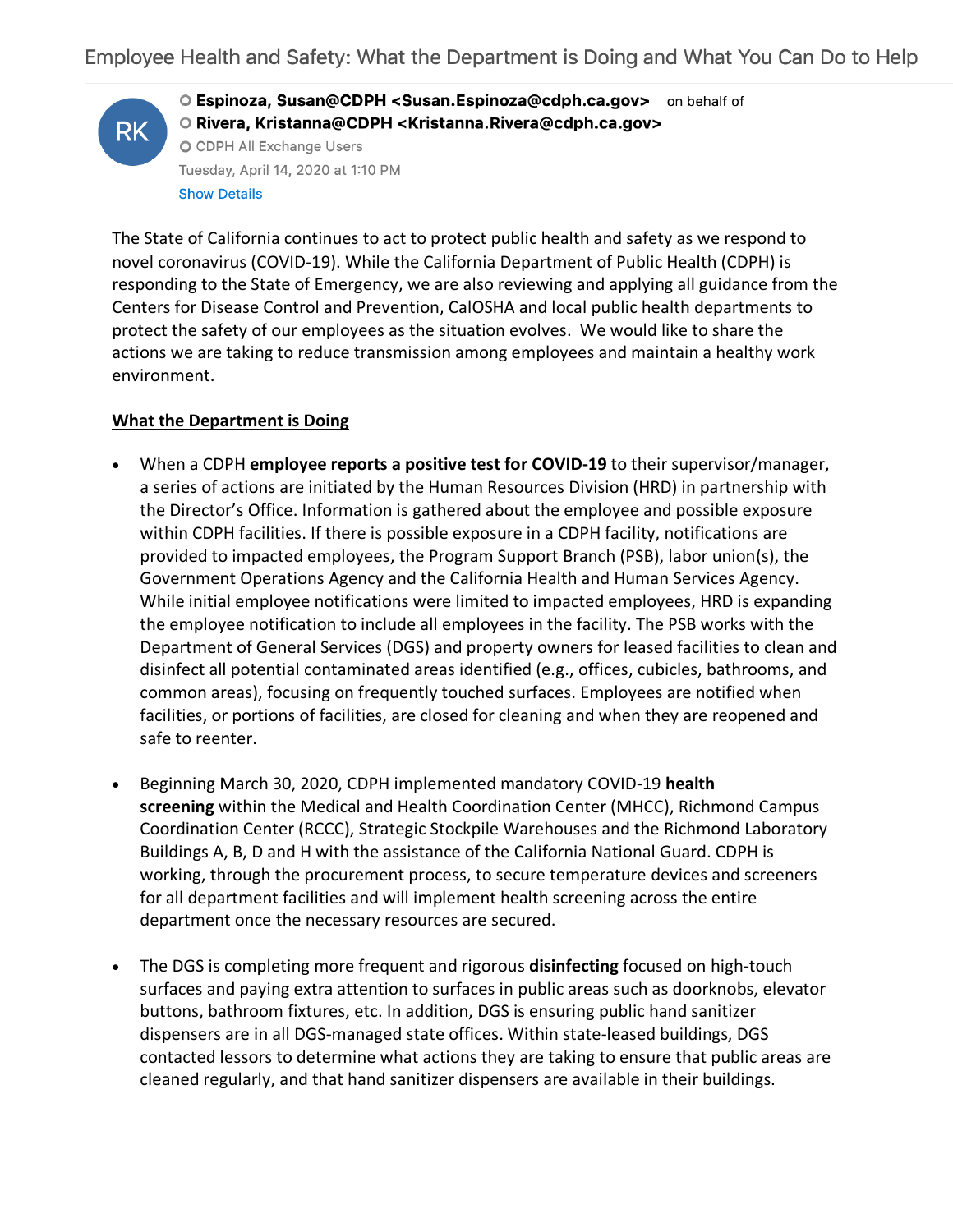## **What You Can Do**

- · In order to **reduce the spread of viruses** (including COVID-19), important and necessary steps can be taken by all employees to protect themselves and those around them:
	- $\circ$  Wash your hands often with soap and water for at least 20 seconds, especially after blowing your nose, coughing, or sneezing, or having been in a public place.
	- $\circ$  Avoid touching eyes, nose or mouth with unwashed hands.
	- o Avoid close contact with people who are sick.
	- $\circ$  Stay away from work, school or other people if you become sick with respiratory symptoms like fever and cough.
	- $\circ$  Consider wearing a face covering when in public. More information on face coverings is available in the CDPH Face Covering Guidance.
	- o Follow guidance from public health officials.
- If you are at **higher risk** for serious illness from COVID-19 because of your age or health condition, it is important for you to take precautions to reduce your risk of getting sick. Actions employees can take, in addition to the above steps, to reduce the risk include:
	- $\circ$  Stay away from large gatherings and crowds.
	- o Avoid cruise travel and non-essential air travel.
	- $\circ$  Clean and disinfect your home to remove germs; practice routine cleaning of frequently touched surfaces.
- Daily each morning, all employees can use the following simple **self-screening** process to lessen the community spread of COVID-19. Take your temperature. Do you currently, or in the last 24 hours, have you had a Fever (subjective or measured), Cough, Shortness of breath and/or Sore throat? If you have any of these symptoms or if you have a recorded temperature of greater than 100.4 degrees, you should stay home and work with your supervisor/manager on telework and leave options. If you are deployed or redirected, you should also work with your acting supervisor for the assignment. For employees going to a CDPH facility to do essential work, please continue to check for symptoms throughout the day. If symptoms develop, tell your supervisor and go home immediately.
- · If you feel **sick** with fever, cough, or difficulty breathing, contact your medical provider. Before you go to a doctor's office or emergency room, call ahead and tell them about your symptoms. You should remain at home and contact your supervisor/manager to discuss all viable options for telework and leave options.
- If someone you live with tests positive for COVID-19, you should consult with your local public health department about any possible actions to take based on individual circumstances. You should remain at home and contact your supervisor/manager to discuss all viable options for telework or leave availability.
- If **you have tested positive for COVID-19**, you should remain at home and contact your supervisor/manager to discuss all viable leave options. Employees may be eligible for up to